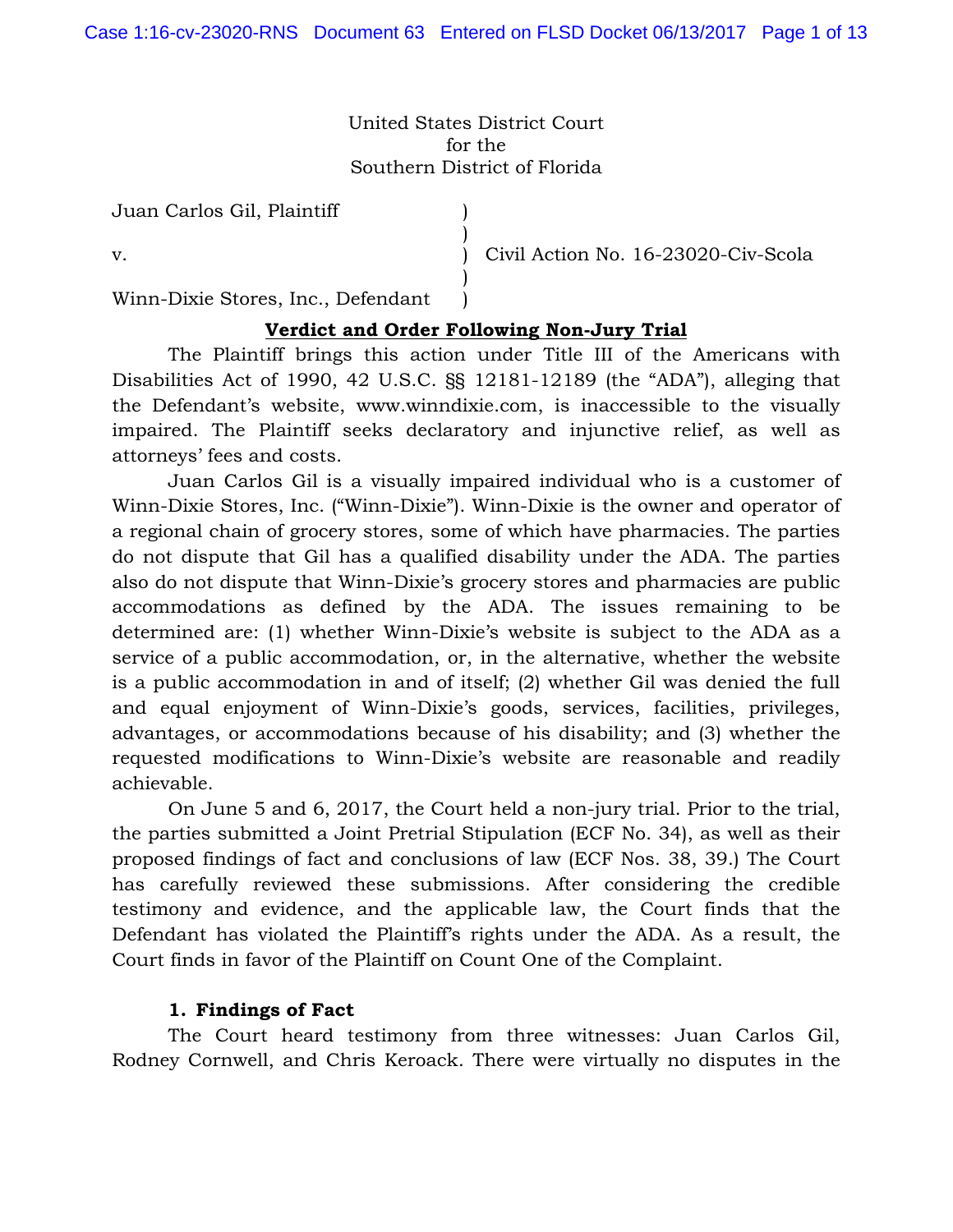testimony and evidence and the Court found all three witnesses to be credible and forthcoming.

 Plaintiff, Juan Carlos Gil, has resided in Miami for 25 years. He is visually impaired, is legally blind and has cerebral palsy. He lives in the area of SW 27th Avenue and Coral Way. He wears glasses because he has optic nerve hypoglasia. The glasses help protect his eyes from foreign objects.

He is able to use a computer but cannot see the screen. He uses access technology software. He uses JAWS or other screen reader software. The screen reader automatically tells Gil what is going on on the website. Every time he hits the tab or shift tab the program will tell him what he needs to type. He cannot use a mouse but uses a keyboard.

He uses JAWS 95% of the time. If JAWS crashes, he needs to have alternate screen access programs. He has used these screen access programs for over 25 years. He uses JAWS most often because it is the industry standard.

NVDA is a consortium of individuals who are blind who have created an access method for people who cannot afford JAWS. JAWS costs about \$1200. Gil uses NVDA sometimes but its functions are rudimentary and JAWS works much better than NVDA.

NVDA has human sounding voices and JAWS has robotic voices.

Gil has also used Voiceover software when he uses his Mac Book Pro which is an excellent screen access program.

Windows has the Narrator screen access software but it does not work well at all.

There is no federal organization that mandates particulars of website accessibility. The Web Content Accessibility Guidelines (WCAG) is produced by a consortium of private organizations whose goal is to make websites accessible for all.

Gil also uses the Google search engine to locate businesses but it is faster to go directly to the business' website.

Gil used internet browsers Firefox, Internet Explorer and Safari on his different computers to access the Winn-Dixie website. He used Dell laptop and Mac computers to try to access the website.

Gil has worked with Florida Vision Technology for the past five years helping individuals maximize their potential with software. Prior to that, he volunteered for different organizations.

Gil has been a customer of Winn-Dixie. He went to school in 1999-2000 at the Florida School for the Deaf and Blind in St. Augustine, Florida. He graduated in 2002.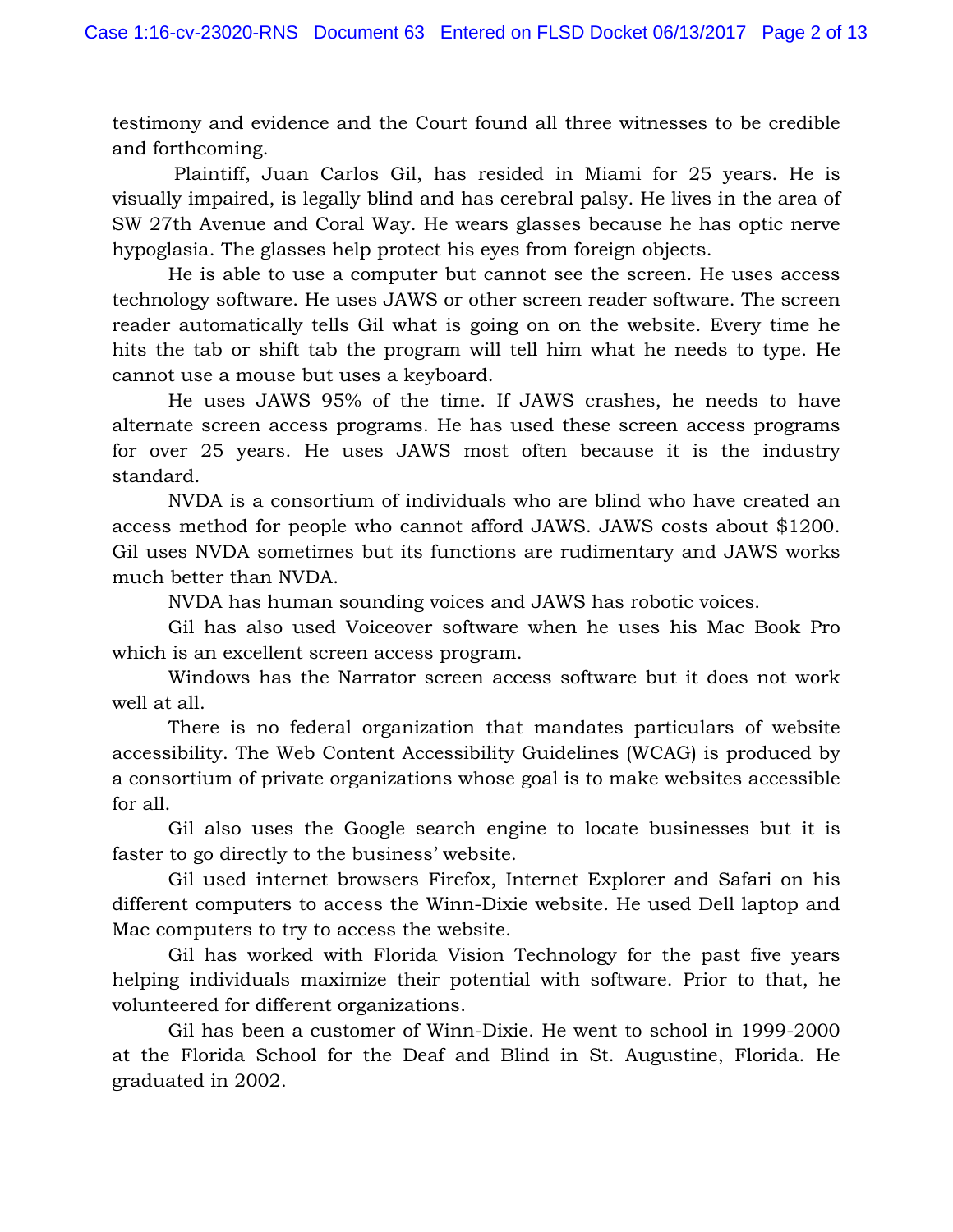He was in a vending program and the school did a trip for the students to go to Winn-Dixie to learn how to use the services to buy products for the vending stand they were operating.

Since his only income at the time of graduation was from Social Security, Gil continued to use Winn-Dixie due to its low prices. The majority of Winn-Dixies have pharmacies and Gil sometimes used the pharmacies to fill his prescriptions.

Gil most recently used the Winn-Dixie in the summer of 2015 in the area of 27th Avenue. He has a Winn-Dixie rewards card.

Over the years, he shopped at Winn-Dixie  $30 - 40$  times. It is his main grocery store because of its low prices.

The last time he filled a prescription at Winn-Dixie was 2.5 to 3 years ago.

To refill the prescription, he would go into the store and ask someone to assist him. A store employee would walk him to the area of the pharmacy and he would tell the pharmacist what he needed. But he felt uncomfortable because he did not know who else was nearby listening.

He has used Walgreens and Publix to fill prescriptions. Sometimes he goes to the store to pick up the prescription and sometimes they would deliver the prescription to his home by carrier.

Without an accessible website, his only way of getting coupons was to have a friend read the coupons from a newspaper. He would also ask employees to find coupons for him but sometimes the employees seemed annoyed by his request for help.

In 2015-2016, he learned Winn-Dixie had a website and people in numerous organizations, including the Center for Independent Living, American Council of the Blind and National Federation of the Blind, told him the website was accessible. Gil was already familiar with using the screen reader software.

Gil heard ads on TV for the Winn-Dixie website and heard one could access coupons and refill prescriptions online. He was interested since he could finally do something independently without asking somebody for help.

When he accessed the Winn-Dixie website, some tabs worked but 90% did not work. Once you enter the website, you usually hit tab until you find a combo box like a box announcing "store hours" or "pharmacy." When the website is interfacing properly with the JAWS, you would then press enter and that would take you into the specific sub-category. But, when he tabbed through the website he could not access any of the sub-categories. He spent about a half an hour on the website but was not able to access any information including store locator. On other websites, he has been able to access store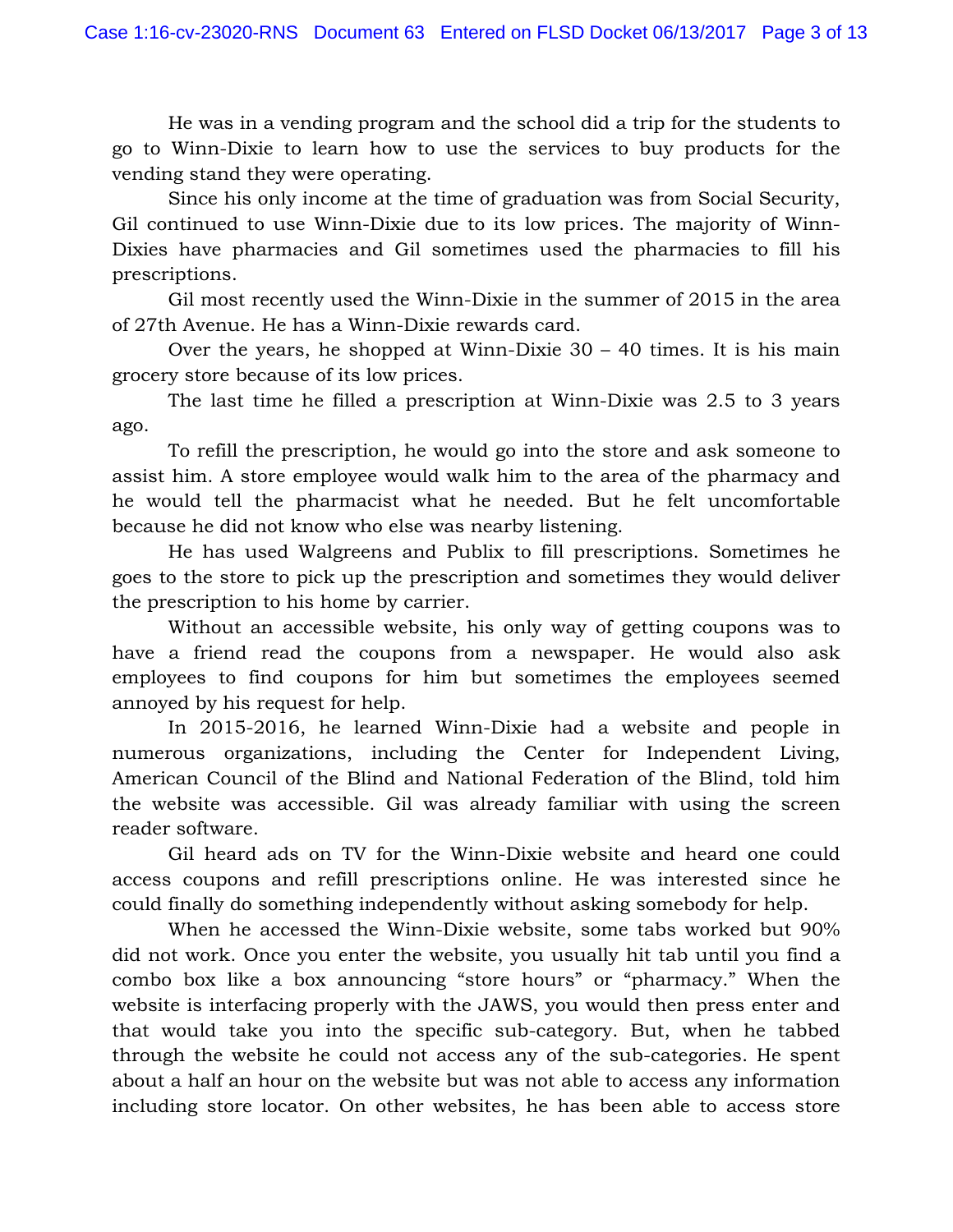locations. By pressing "control s" most websites take you to a search box in which you can type the specific information you are looking for. But this was not available on the Winn-Dixie website.

Gil has been on 500-600 other websites that actually work with the screen reader software.

An accessibility notice is put on a website by the creator to showcase that the website is working diligently to create a better experience for the lowvision or blind users. No accessibility notice was found on the Winn-Dixie website. Nothing on the Winn-Dixie website announced any proposed changes to be made in 2017.

When the website is accessible, Gil is 100% certain he will return to using Winn-Dixie stores. The inaccessibility of the website has deterred Gil from enjoying Winn-Dixie's goods and services.

Gil wants to be able to refill prescriptions online so he does not have to orally announce to the person at the store what medications he is filling to protect his privacy under HIPPA.

Gil travels to several cities in Florida including Jacksonville, Tampa, Orlando and Tallahassee to participate in Para-Olympic events. He travels with a laptop with screen reader software and he would want to be able to find a Winn-Dixie store through the Winn-Dixie website.

Gil has used other grocery stores because from their website he can create a shopping list and just hand it to the employee and he could use coupons he obtains from the website and he can pick up prescriptions in privacy. Both Publix and Walgreens have websites which he can use with his screen reader software.

Gil has gone on several federal government websites including NOAA and the Social Security Administration and his screen reader software, both for Windows and Mac, works well on those federal websites.

Rodney Cornwell testified in his capacity as corporate representative for Winn-Dixie. Southeastern Grocers is the parent company of Winn-Dixie and he is the vice president of IT, Application and Delivery. He is the person with the most knowledge regarding website digital applications.

Winn-Dixie currently is building an ADA policy for its website but does not have one as of today. It is feasible for the website to be modified to be accessible to the disabled and independent of this law suit, Winn-Dixie is taking steps to modify the website and will modify the website to make it accessible to the disabled. Winn-Dixie is considering the WCAG guidelines among other sources in determining how to address the accessibility issue. The present website has not been tested by Winn-Dixie for use with universal screen readers.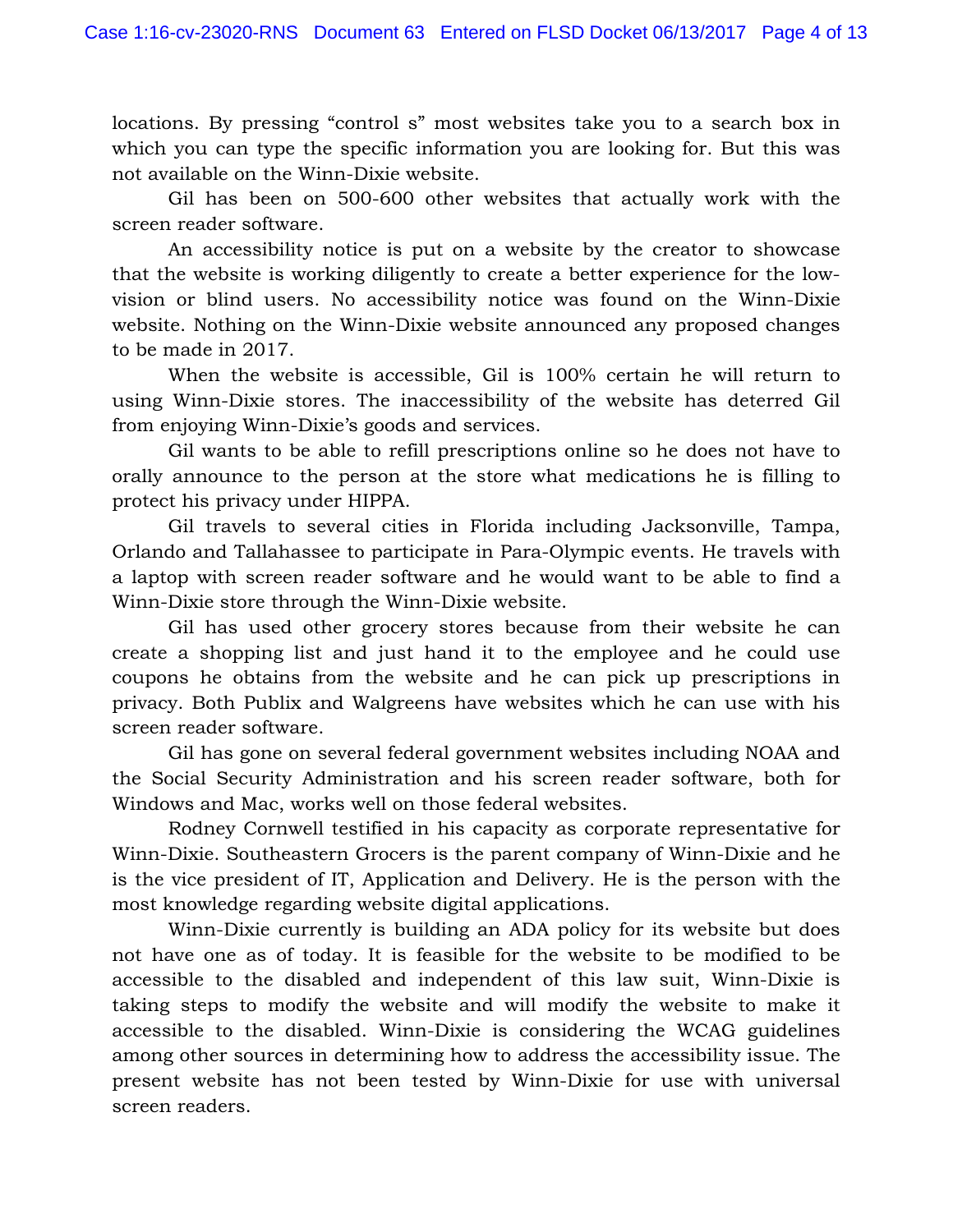There is a whole new group in the executive management of Winn-Dixie and many of the new leaders came from Australia where disability accessibility was mandated and this new group decided to modify the website to make sure it is accessible by the disabled.

There are 6 different third parties, including Google and American Express, who interface with Winn-Dixie's website so Winn-Dixie needs to make sure that those third parties also make sure that their websites are accessible. Winn-Dixie intends to implement the modification to its website by getting everyone, including the third party vendors, on board.

Winn-Dixie has set aside \$250,000 for the project to make its website accessible. Winn-Dixie is trying to determine what the appropriate standard for the website should be. There are multiple screen readers and multiple browsers that need to be accommodated. There are quite a few screen reader companies out there.

Winn-Dixie does not conduct any sales directly from its website but the website does allow customers to access digital coupons and click a "plus" sign which would link that coupon to the customer's Winn-Dixie card and when the customer purchased the item in the store, the value of the coupon would be automatically applied. The only way to have a digital coupon that links up to a customer's reward card is through the Winn-Dixie website.

The website also allows a customer to locate a store near him or her. There are currently 495 stores in Georgia, Florida, Alabama Louisiana and Mississippi.

From the "pharmacy" tab on the website, one can refill prescriptions, manage your account among other options. The website allows one to choose any of the Winn-Dixie stores with a pharmacy to pick up the prescription.

A new prescription cannot be filled online but existing prescriptions can be refilled online. A customer would need to go to the Winn-Dixie store to pick up the prescription. There is no delivery service.

Cornwell has learned that technology exists that allows a website to be coded in such a way to interface with screen reader software.

Winn-Dixie knows that it is feasible to make its website accessible to screen reader software and has set aside \$250,000 to do this. This amount was based upon high level input, including from prior experience in Australia where accessibility was mandated.

The current website was created in September 2015 and at that time, there was no discussion whatsoever about the website's accessibility to the disabled.

When the Plenti rewards program was rolled out in early 2017 there were modifications made to the website at the cost of \$7 million but there was no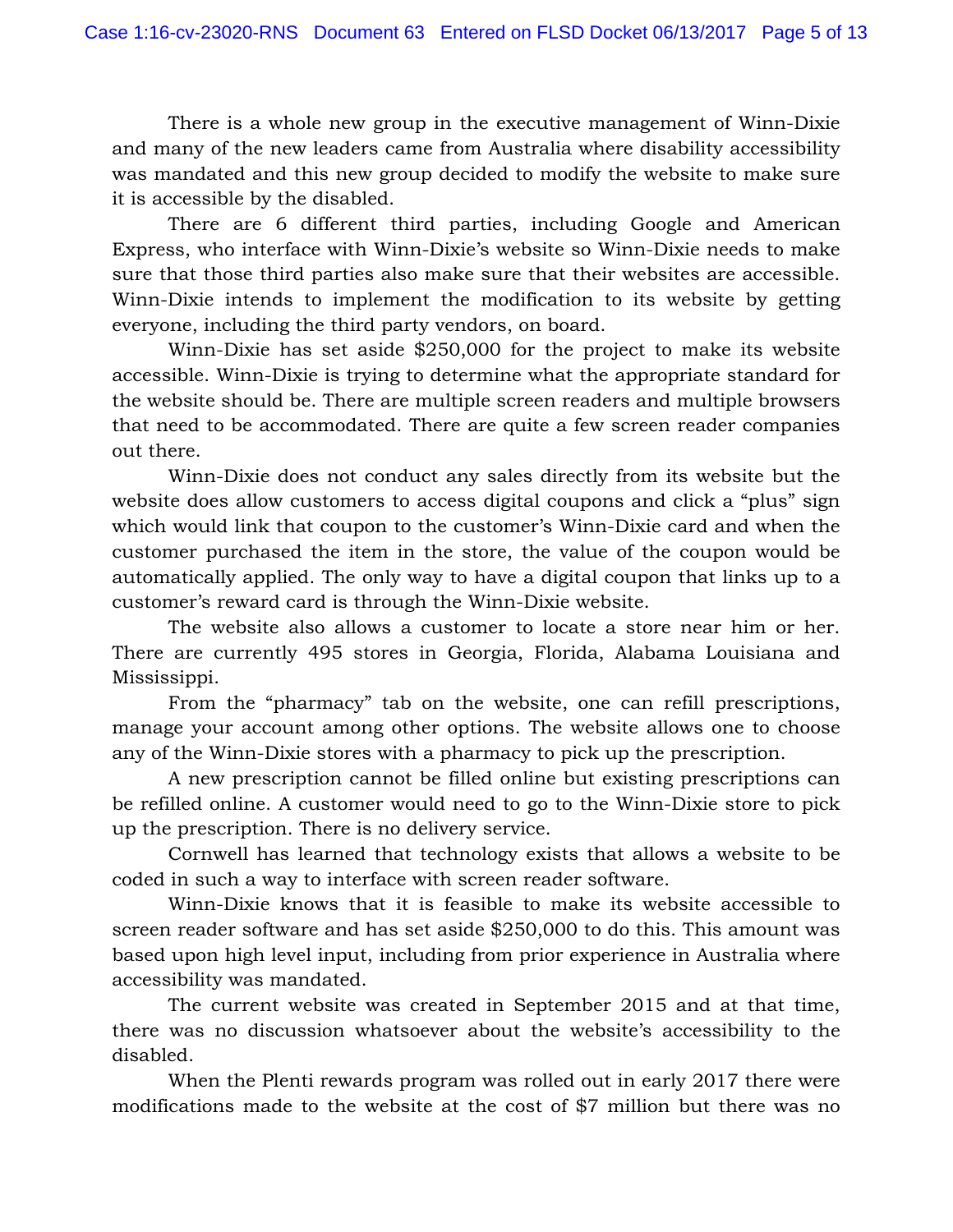effort to make the website accessible to the disabled. The modifications to the website went far beyond just implementing the Plenti program. There is a template component, content component and functionality component.

Chris Keroack resides in Bothel, Washington and works at Equal Entry, a company that tests mobile and web software for accessibility issues.

Keroack started at Microsoft in 1994 and was a software tester on the team for Microsoft Works. He later worked on the Windows development group and was responsible for accessibility testing advice.

He worked for another company specializing in web accessibility until working for Equal Entry.

Web accessibility is about ensuring that all people are able to use the web regardless of any physical or mental disabilities.

Keroack is familiar with screen reader software which works with a web browser and page to describe the contents of the web page with a user-selected voice.

If the web page is using the common industry standards or following the World Wide Web Consortium accessibility guidelines then screen reader software should work on the web page. The consortium is made up of a group of committees and subcommittees with representatives from government and industry.

Keroack was asked to do an analysis of the Winn-Dixie website. He used automated and manual means. The automated means called Access Lint searches for source code of the website. He also used manual testing including using the NVDA screen reader software to test whether the software allowed one to successfully obtain information from the website.

Keroack is familiar with the JAWS screen reader software which is one of the original technologies. Both JAWS and NVDA are substantial market leaders. NVDA adheres as closely as possible to the WCAG guidelines. JAWS has additional codes that allows it to work around or anticipate common issues on a website or webpage.

Keroack tested the main website as well as the digital coupon, store locator, and pharmacy sections.

Keroack did not conduct a complete audit but did a brief overview of the most critical and obvious functionality on the Winn-Dixie website attempting to perform simple tasks that it would be reasonable to expect someone to do who used the website.

Keroack opines that most of the accessibility issues can be corrected with simple modifications of one or two source codes. The WCAG address all of the issues/problems found on the Winn-Dixie website.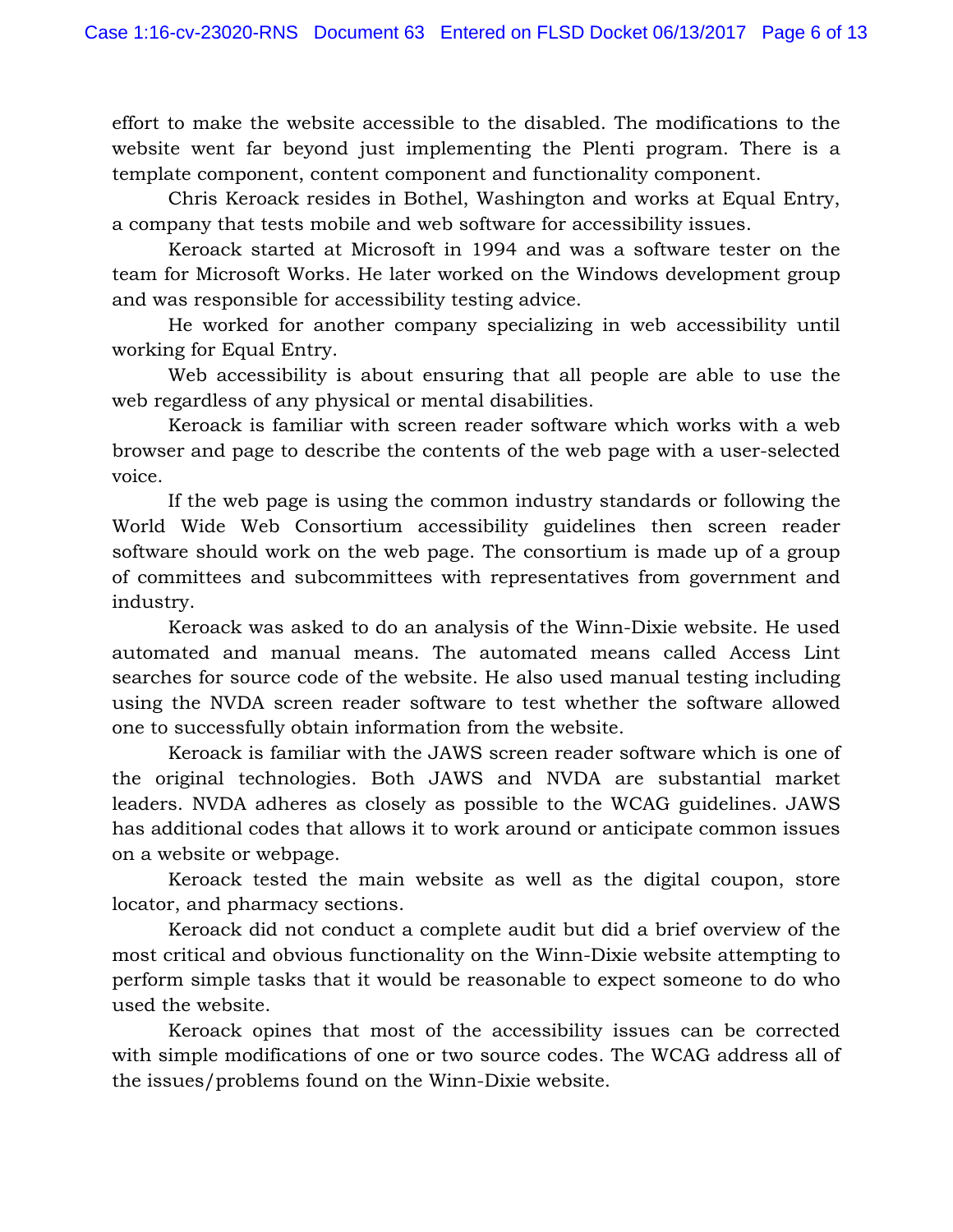WCAG is the industry standard for accessibility and the current version WCAG 2.0 was finalized in 2008 and was adopted as an international organizations standard in 2012.

The federal government's Access Board, through a refresh of § 508 of the Rehabilitation Act which was finalized in January 2017, has virtually adopted the WCAG guidelines.

Keroack estimates that thousands of businesses in E-commerce are using the WCAG guidelines.

Keroack recommends that Winn-Dixie conduct a full audit of the website which would take three weeks. A report would then be prepared which would be referred to in making the modifications.

Keroack believes that if Equal Access were hired to conduct a full audit it would cost \$9,000 to \$11,000. After identifying the problems through the audit, it would take 80 to 100 hours at a billable rate of \$200 per hour or \$16,000 to \$20,000. This would be followed by a smaller version of the audit at a cost of \$4,000 to \$6,000. Thus, his company could fix all the problems for \$37,000 or less. This is a ballpark estimate which could change based upon the results of the full audit. Keroack can't imagine that it would ever cost in the neighborhood of \$250,000 to fix the issues.

In Keroack's experience, it is not difficult to work with third parties who are part of the website. And, many of the third party vendors may already have appropriate accessibility software consistent with WCAG guidelines.

For instance, Google Maps, which is used as part of the store locator feature on the Winn-Dixie website, already has WCAG compliant accessibility.

All of the main internet browsers such as Google Chrome, Internet Explorer, and Safari comply with WCAG guidelines. If your website is accessible through one of those browsers, it should be accessible for anyone using the other main browsers. There are other lesser known and lesser used browsers. If a company's website is accessible to the main browsers but not for a lesser browser, it is most likely the responsibility of the browser, not the company, to correct any problems. The same reasoning applies to screen reader programs. If a company's website is compatible with a main screen reader program such as NVDA or JAWS and is not compatible with a lesser used screen reader program, the burden is on the program, not the company to resolve the problem.

The Court finds that whether the cost to modify the website is \$250,000 or \$37,000 is of no moment. Though that higher cost seems high, it pales in comparison to the \$2 million Winn-Dixie spent in 2015 to open the website and the \$7 million it spent in 2016 to remake the website for the Plenti program. Plus, Cornwell unequivocally testified that it is feasible to make the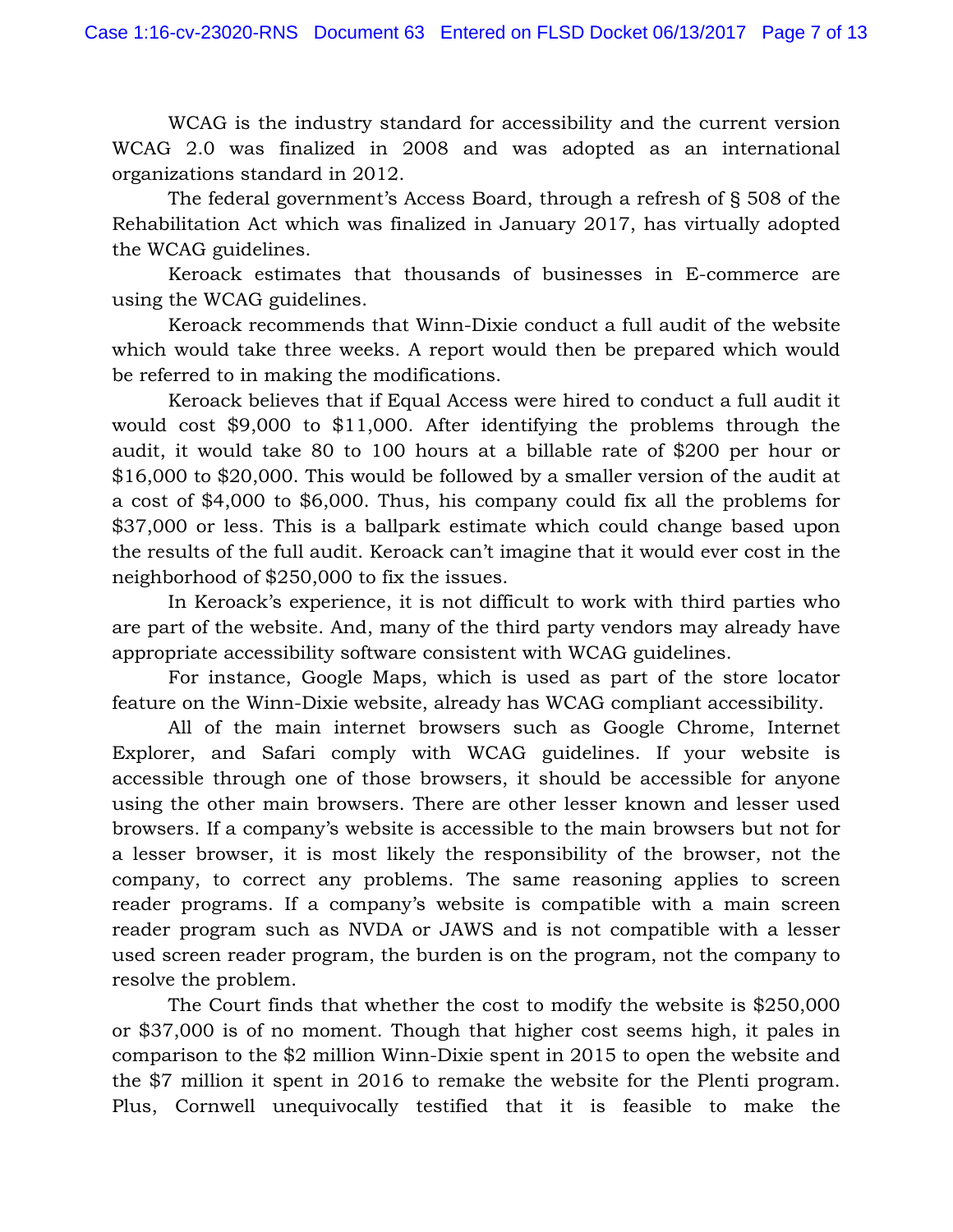modifications and that Winn-Dixie is currently in the process of making those modifications.

The Court also finds that the fact that third party vendors operate certain parts of the Winn-Dixie website is not a legal impediment to Winn-Dixie's obligation to make its website accessible to the disabled. First, many, if not most, of the third party vendors may already be accessible to the disabled and, if not, Winn-Dixie has a legal obligation to require them to be accessible if they choose to operate within the Winn-Dixie website.

### **2. Conclusions of Law**

The Court has jurisdiction over this matter under the ADA. As an initial matter, the Court must address whether Gil has standing to bring his claim. A plaintiff has standing to bring a claim if the following three elements are met: (1) the plaintiff has suffered an injury in fact; (2) there is a causal connection between the injury and the conduct complained of; and (3) it is likely that the injury will be redressed by a favorable decision. *Lujan v. Defenders of Wildlife*, 504 U.S. 555, 560 (1992) (citations omitted). In order to obtain injunctive relief, a party must also show a sufficient likelihood that he will be affected by the allegedly unlawful conduct in the future. *Wooden v. Bd. of Regents of Univ. System of Georgia*, 247 F.3d 1262, 1283 (11th Cir. 2001).

A plaintiff's allegation that he intends on visiting the subject premises in the near future is sufficient to establish standing to seek injunctive relief under the ADA. *See Stevens v. Premier Cruises, Inc.*, 215 F.3d 1237, 1239 (11th Cir. 2000) (holding that allegation that the plaintiff would take another cruise aboard the defendant's ship in the near future was sufficient to properly plead standing to seek injunctive relief under the ADA). Since Gil alleges that he tried unsuccessfully to access Winn-Dixie's website and that he intends to patronize Winn-Dixie stores again if he can access Winn-Dixie's website, he has sufficiently alleged both an injury in fact and a sufficient likelihood that he will continue to be affected by the inaccessibility of the website. In addition, there is a causal connection between the injury and the alleged inaccessibility of the website, and it is likely that the injury will be redressed by a favorable decision. Therefore, Gil has standing to bring his claim.

Title III of the ADA prohibits the owner of a place of public accommodation from discriminating "on the basis of disability in the full and equal enjoyment of the goods, services, facilities, privileges, advantages, or accommodations of any place of public accommodation . . . ." 42 U.S.C. § 12182(a). There is no dispute that Gil is visually impaired, or that Winn-Dixie's physical store locations are public accommodations. Thus, the Court must determine whether, as a result of the fact that he is visually impaired, Gil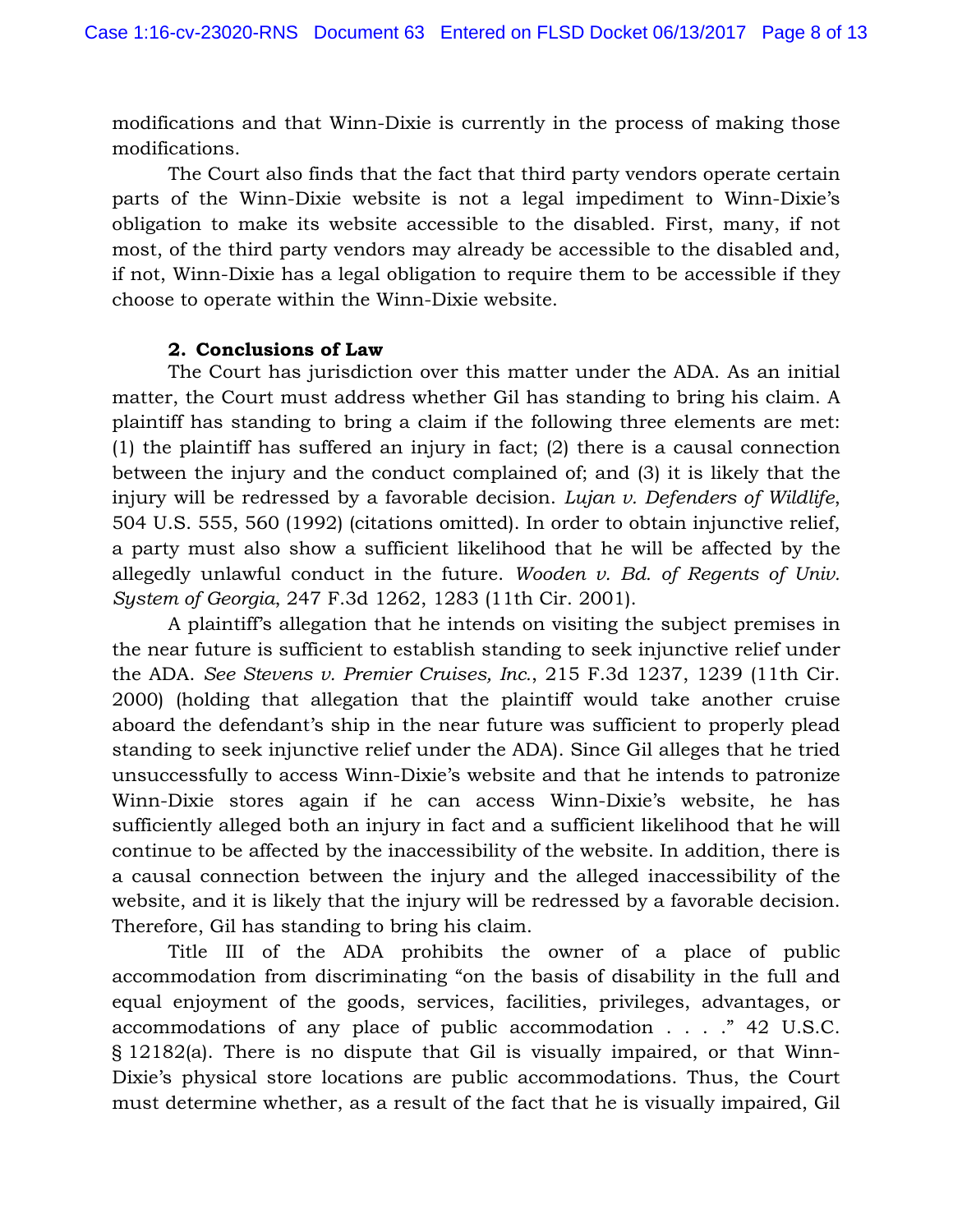was denied the full and equal enjoyment of the goods, services, facilities, privileges, advantages, or accommodations of a place of public accommodation.

The ADA defines a public accommodation as a private entity whose operations affect commerce, and which falls within one of twelve enumerated categories. 42 U.S.C. § 12181(7). Courts are split on whether the ADA limits places of public accommodation to physical spaces. Those circuits that have concluded that places of public accommodation must be physical spaces have held that the goods and services provided by a public accommodation must have a sufficient nexus to a physical place in order to be covered by the ADA. *See, e.g.*, *Earll v. Ebay, Inc.*, 599 Fed. App'x. 695, 696 (9th Cir. 2015) (the term "place of public accommodation" requires some connection between the good or service alleged to be discriminatory and a physical place); *see also Rendon v. Valleycrest Prods., Inc.*, 294 F.3d 1279, 1284 n.8 (11th Cir. 2002) (noting that some courts require a nexus between the challenged service and the premises of the public accommodation). The Eleventh Circuit has not addressed whether websites are public accommodations for purposes of the ADA. However, in *Rendon v. Valleycrest Prods., Inc.*, the Eleventh Circuit noted that the plain language of Title III of the ADA covers both tangible, physical barriers that prevent a disabled person from accessing a public accommodation, as well as "intangible barriers, such as eligibility requirements and screening rules or discriminatory policies and procedures that restrict a disabled person's ability to enjoy the defendant entity's goods, services and privileges . . . ." 249 F.3d at 1283.

Where a website is heavily integrated with physical store locations and operates as a gateway to the physical store locations, courts have found that the website is a service of a public accommodation and is covered by the ADA. *Nat'l Fed'n of the Blind v. Target Corp.*, 452 F.Supp.2d 946, 953-55 (N.D. Cal. 2006); *see also Gomez v. J. Lindeberg, Inc.*, No. 16-22966, ECF No. 23, at \*3 (S.D. Fla. Oct. 17, 2016) (Williams, J.) (finding that a plaintiff stated a claim that the defendant's website violated the ADA because the plaintiff alleged that the website was inaccessible to blind individuals and allowed customers to purchase the defendant's clothing online and search for store locations). On the other hand, where a website is wholly unconnected to a physical location, courts within the Eleventh Circuit have held that the website is not covered by the ADA. *Gomez v. Bang & Olufsen Am., Inc.*, No. 16-23801, at 8 (S.D. Fla. Feb. 2, 2017) (Lenard, J.) (holding that a website that is wholly unconnected to a physical location is generally not a place of public accommodation under the ADA); *Access Now, Inc. v. Southwest Airlines, Co.*, 227 F.2d 1312, 1321 (S.D. Fla. 2002) (Seitz, J.) (dismissing complaint because the plaintiffs failed to establish a nexus between the defendant's website and a physical, concrete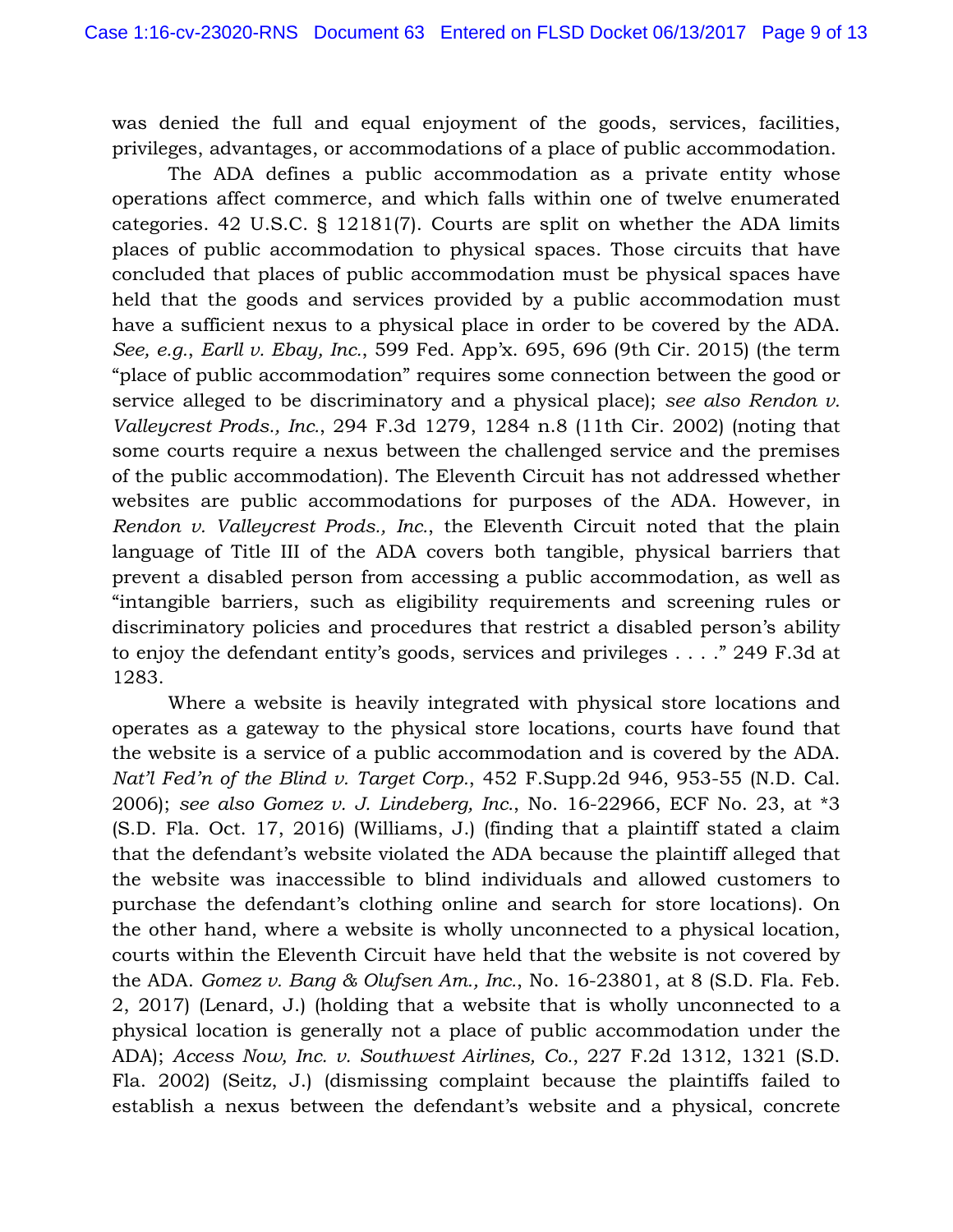place of public accommodation); *Kidwell v. Florida Comm'n on Human Relations*, No. 2:16-403, 2017 WL 176897, at \*4 (M.D. Fla. Jan. 17, 2017) (holding that a website is not a public accommodation under the ADA, and dismissing the plaintiff's ADA claim in part because the plaintiff could not demonstrate that the website's inaccessibility prevented his access to a specific, physical, concrete space).

The Court need not decide whether Winn-Dixie's website is a public accommodation in and of itself, because the factual findings demonstrate that the website is heavily integrated with Winn-Dixie's physical store locations and operates as a gateway to the physical store locations. Although Winn-Dixie argues that Gil has not been denied access to Winn-Dixie's physical store locations as a result of the inaccessibility of the website, the ADA does not merely require physical access to a place of public accommodation. Rather, the ADA requires that disabled individuals be provided "full and equal enjoyment of the goods, services, facilities, privileges, advantages, or accommodations of any place of public accommodation . . . ." 42 U.S.C. § 12182(a). The services offered on Winn-Dixie's website, such as the online pharmacy management system, the ability to access digital coupons that link automatically to a customer's rewards card, and the ability to find store locations, are undoubtedly services, privileges, advantages, and accommodations offered by Winn-Dixie's physical store locations. These services, privileges, advantages, and accommodations are especially important for visually impaired individuals since it is difficult, if not impossible, for such individuals to use paper coupons found in newspapers or in the grocery stores, to locate the physical stores by other means, and to physically go to a pharmacy location in order to fill prescriptions.

The factual findings demonstrate that Winn-Dixie's website is inaccessible to visually impaired individuals who must use screen reader software. Therefore, Winn-Dixie has violated the ADA because the inaccessibility of its website has denied Gil the full and equal enjoyment of the goods, services, facilities, privileges, advantages, or accommodations that Winn-Dixie offers to its sighted customers.

Accordingly, the Court finds in favor of the Plaintiff on Count One of the Complaint.

## **3. Remedy**

Under the ADA, a prevailing plaintiff is not entitled to damages, but he may recover reasonable attorneys' fees. 42 U.S.C. §§ 12188(a), 12205, 2000a– 3(b). Injunctive relief is available under the ADA if the discrimination includes "a failure to remove architectural barriers, and communication barriers that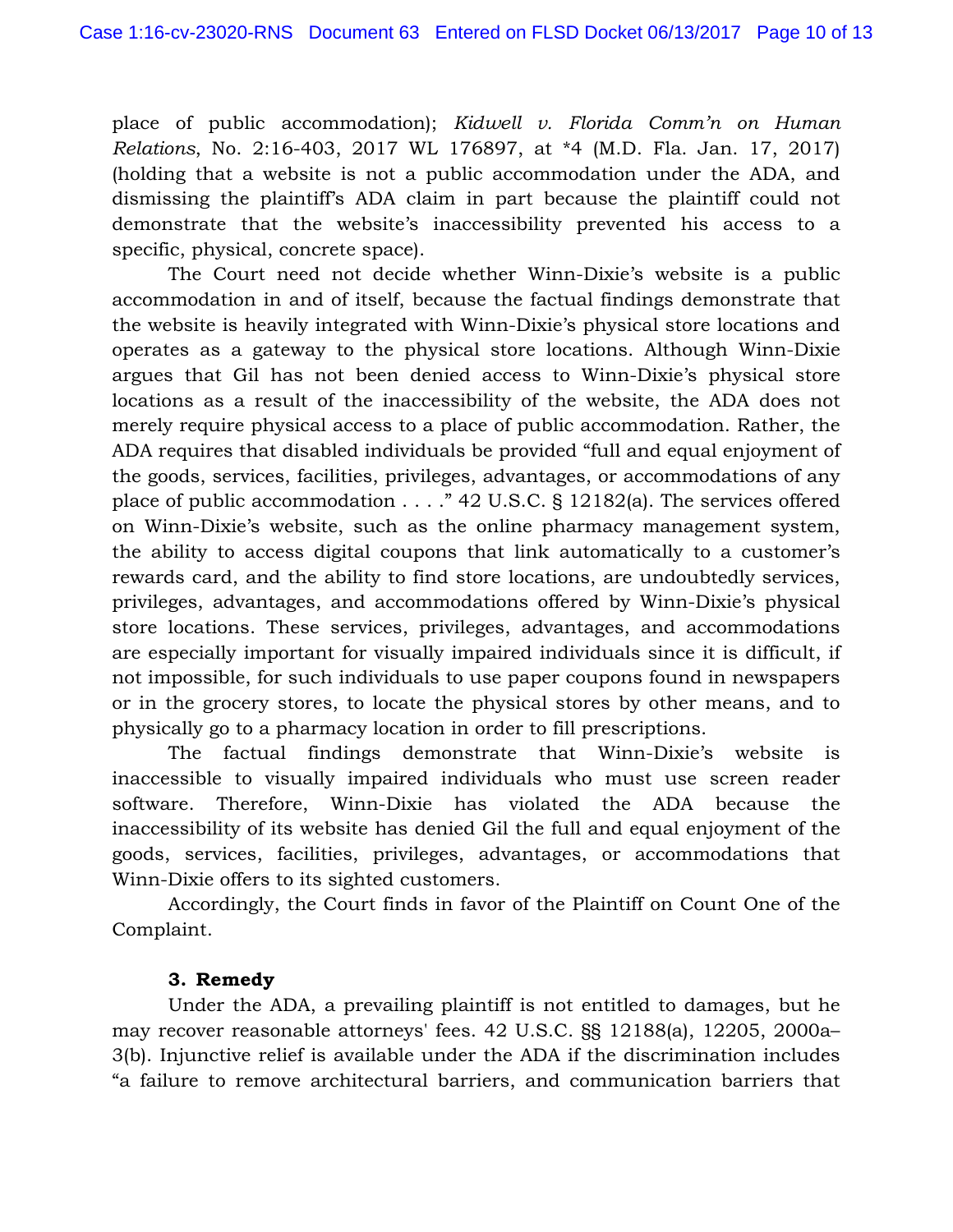are structural in nature, in existing facilities . . . where such removal is readily achievable." 42 U.S.C. §§ 12188(a)(2), 12182(b)(2)(A)(iv). In addition, the ADA:

[R]equires without exception that any policies, practices, or procedures of a public accommodation be reasonably modified for disabled individuals as necessary to afford access unless doing so would fundamentally alter what is offered. To comply with this command, an individualized inquiry must be made to determine whether a specific modification for a particular person's disability would be reasonable under the circumstances as well as necessary for that person, and yet at the same time not work a fundamental alteration.

*PGA Tour, Inc. v. Martin*, 532 U.S. 661, 688 (2001) (internal quotations and citations omitted); *see also Ass'n for Disabled Americans, Inc. v. Concorde Gaming Corp.*, 158 F.Supp.2d 1353, 1362 (S.D. Fla. 2001) (Highsmith, J.) (citations omitted) (the determination of whether a particular modification is reasonable involves a fact specific inquiry that considers, among other things, the effectiveness of the modification and the cost of implementation).

Winn-Dixie has presented no evidence to establish that it would be unduly burdensome to make its website accessible to visually impaired individuals. To the contrary, its corporate representative unequivocally testified that modifying the website to make it accessible to the visual impaired was feasible. Remediation measures in conformity with the WCAG 2.0 Guidelines will provide Gil and other visually impaired consumers the ability to access Winn-Dixie's website and permit full and equal enjoyment of the services, facilities, privileges, advantages, and accommodations provided through Winn-Dixie's website. Gil has proven that he is entitled to injunctive relief.

### **4. Attorneys' Fees**

As the prevailing party, the Court, in its discretion, may allow Gil to recover reasonable attorneys' fees and costs. 42 U.S.C. §§ 12188(a), 12205, 2000a–3(b). If a motion for fees is required, Gil shall file such a motion in a timely manner.

 Irrespective of the motion, within 10 days from this order, Gil shall provide Winn-Dixie with its detailed, itemized request for attorneys' fees.

 Within 10 days of receipt, Winn-Dixie shall notify Gil of any objections to the fees request. The objection shall be specific and particularized as to date, time expended and reason for the objection.

 Within 5 days of receipt of the objections, Gil shall notify Winn-Dixie of its position on the objections.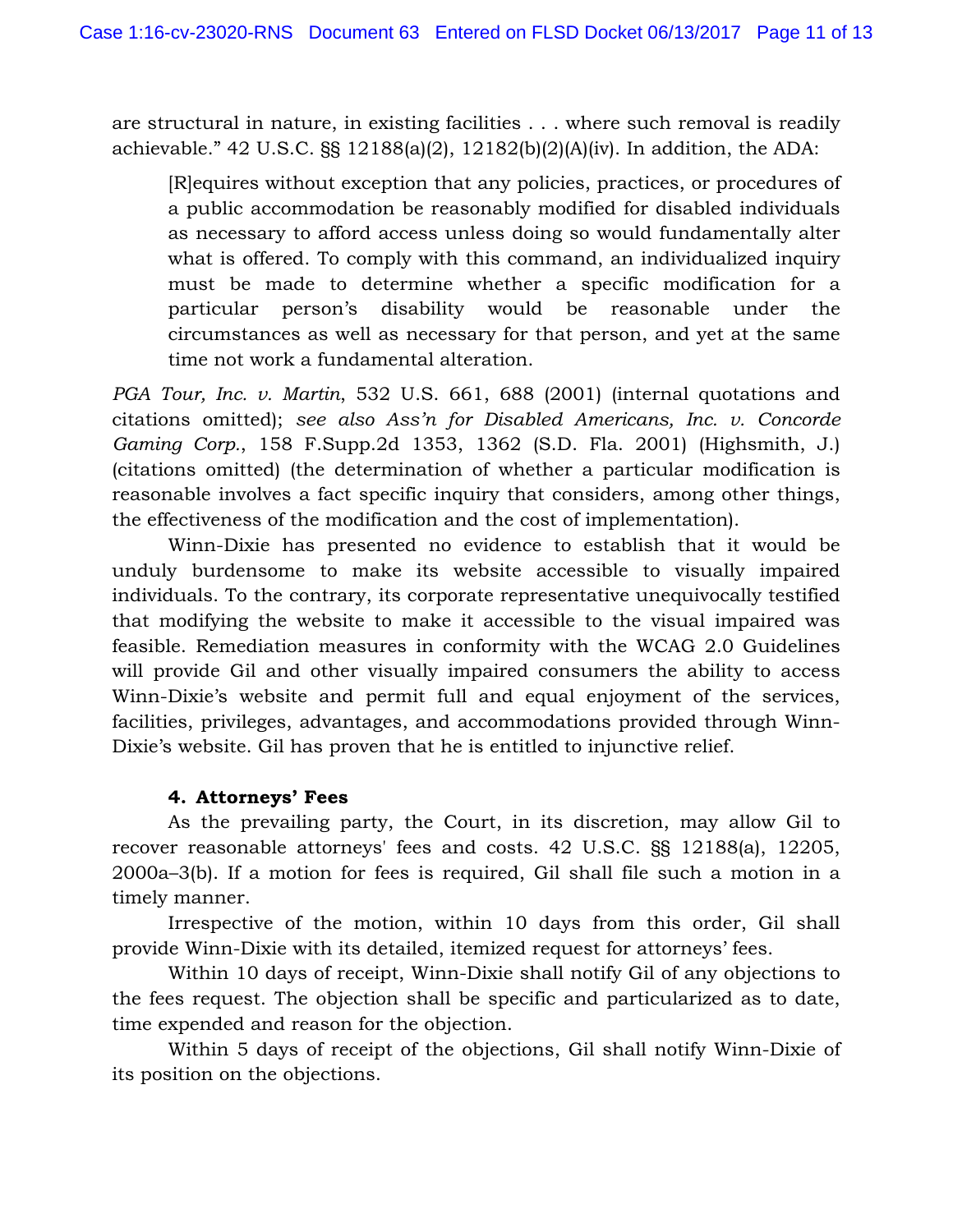If there are unresolved objections, the Court will schedule an evidentiary hearing to resolve those objections. The parties must take depositions of any anticipated witnesses prior to the hearing.

 If after the hearing the Court determines that Winn-Dixie has unreasonably objected to any of the fees, the Court will not hesitate to impose sanctions against Winn-Dixie and its attorneys, including, but not limited to, attorneys' fees and costs.

 Conversely, if after the hearing Court determines that Gil has unreasonably sought any of its fees, the Court will not hesitate to impose sanctions against Gil and his attorneys, including, but not limited to, attorneys' fees and costs.

# **5. Terms of Injunction**

The parties shall meet and confer to attempt to agree on the time periods for the following terms which shall be included in the injunction and shall file a joint report with their positions by no later than **June 30, 2017**. Any terms about which the parties agree shall be in regular font. For terms about which the parties disagree, the Plaintiff's proposal shall be presented in underlined font and the Defendant's proposal shall be in bold font. Any additional terms requested by either party shall also be included in the joint report.

Pursuant to the terms of this Order and Injunction, Winn-Dixie, Inc.:

1. Shall not, no later than (date) \_\_\_\_\_\_, deny individuals with disabilities, including the Plaintiff, the opportunity to participate and benefit from the goods, services, facilities, privileges, advantages, and accommodations provided through its website www.winndixie.com. The website must be accessible by individuals with disabilities who use computers, laptops, tablets, and smart phones.

2. Shall not, no later than (date) \_\_\_\_\_\_\_, provide individuals with disabilities, including the Plaintiff, an unequal opportunity to participate and benefit from the goods, services, facilities, privileges, advantages, and accommodations provided through its website www.winndixie.com. The website must be accessible by individuals with disabilities who use computers, laptops, tablets and smart phones.

3. No later than \_\_\_\_\_\_(date) \_\_\_\_\_, shall adopt and implement a Web Accessibility Policy which ensures that its website conforms with the WCAG 2.0 criteria.

4. No later than <u>(date)</u> shall require any third party vendors who participate on its website to be fully accessible to the disabled by conforming with WCAG 2.0 criteria.